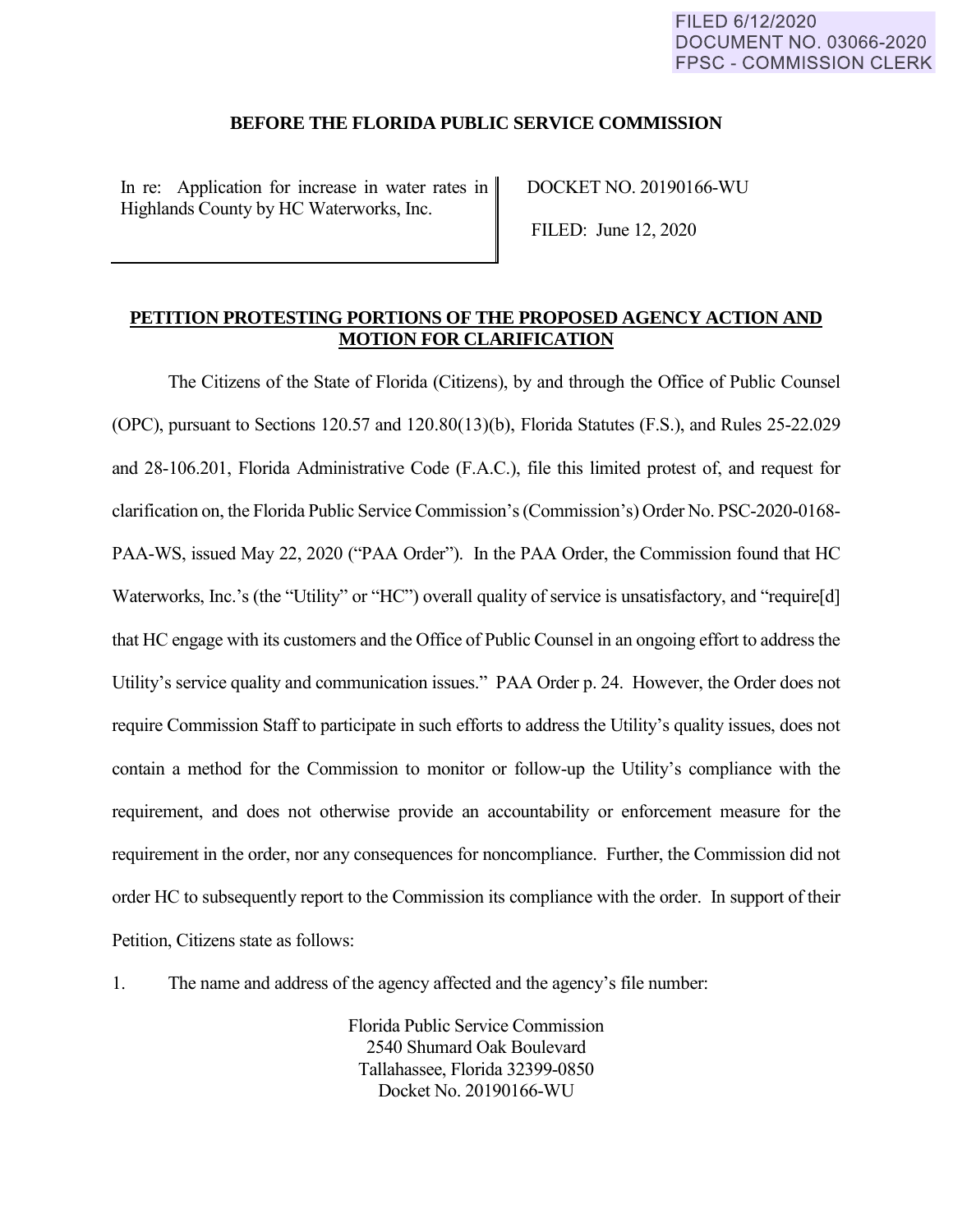2. The Citizens include the customers of HC whose substantial interests are affected by the PAA Order because the PAA Order authorizes HC to collect from its customers a rate increase and requires HC to take certain actions to address its service quality and communication issues related to its unsatisfactory quality of service.

3. Pursuant to Section 350.0611, F.S., the Citizens who file this Petition are represented by the Office of Public Counsel with the following address and telephone number:

> Office of Public Counsel c/o The Florida Legislature 111 West Madison Street, Room 812 Tallahassee, Florida 32399-1400 Telephone No. (850) 488-9330

4. The Citizens obtained a copy of the PAA Order via email on or about May 22, 2020.

5. At this time, the disputed legal issues and disputed issues of material fact, including a concise statement of the ultimate facts alleged, and those specific facts which Citizens contend warrant modification of the PAA Order, are discussed below.

6. HC requested a substantial rate increase for its water operations in Highlands County Florida in 2019. On May 22, 2020, the PAA Order awarded HC a rate increase of approximately 33.78% for the average residential customer, or an increase of \$15.27 per month for the average residential customer who uses roughly 4,000 gallons per month. The PAA Order also documented the Commission's finding that HC's overall quality of service was unsatisfactory and ordered HC to engage with its customers and the Office of Public Counsel to address the deficiency. However, the PAA Order does not include any provision for HC to inform the Commission of any efforts it takes to comply with the Commission's Order, such as a status report detailing its actions, nor does it contain a time certain by which said report or any compliance information must be filed with the Commission. The Citizens object to the lack of either an accountability tracking measure or an enforcement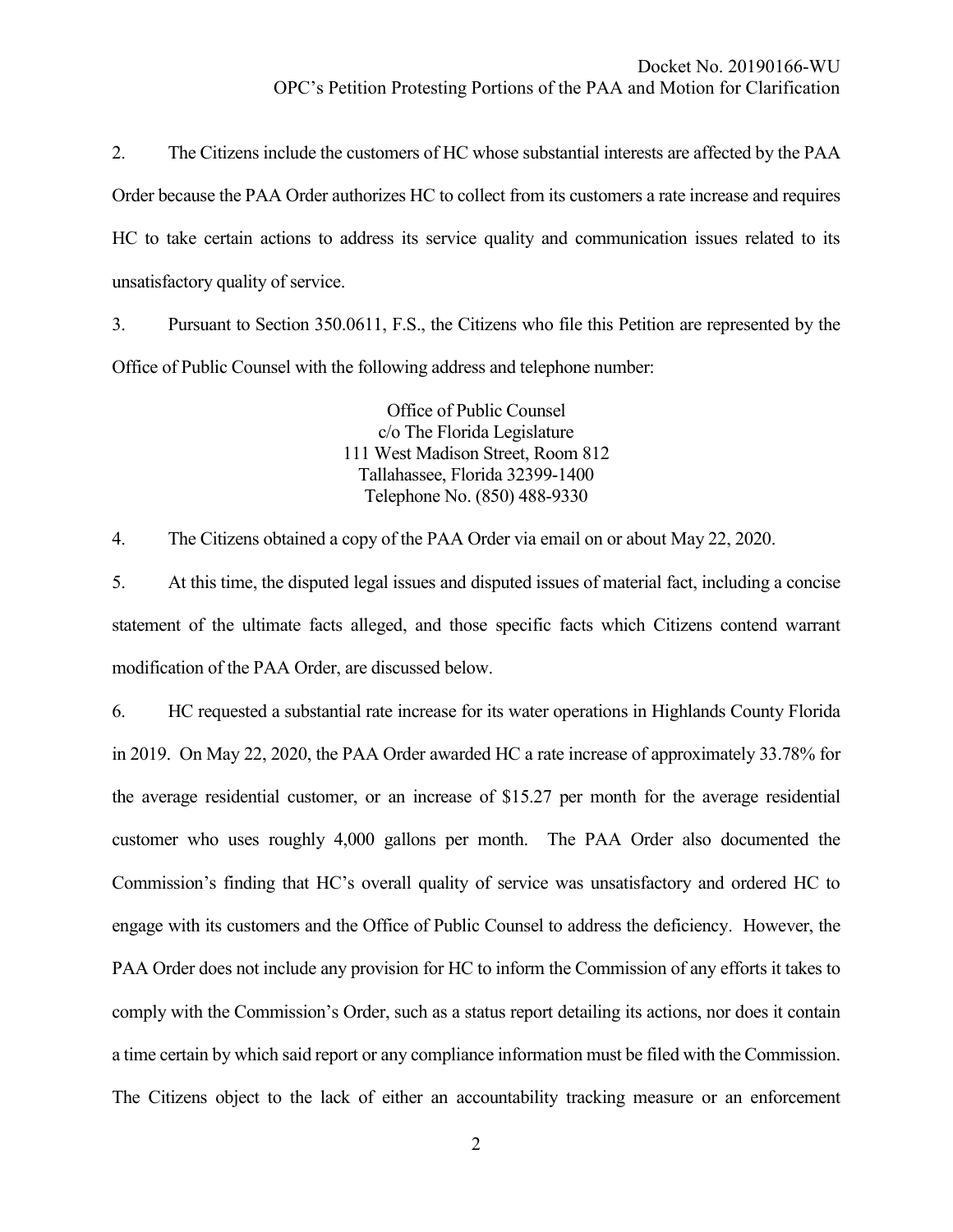#### Docket No. 20190166-WU

### OPC's Petition Protesting Portions of the PAA and Motion for Clarification

mechanism for noncompliance related to the requirements in the PAA Order. The Citizens further submit that the PSC's Staff, including but not limited to its Engineering Staff, should be an integral part of the engagement required by HC to address its service quality and communication issues.<sup>1</sup>

The scope of the administrative hearing should be limited to whether an accountability and enforcement provision should be included in the Final Order, whether Commission Staff should participate in efforts to address the Utility's service issues, and whether reporting requirements and compliance deadlines regarding the Utility's compliance with the order should be imposed. Citizens request the Commission clarify the scope of the proceeding.

7. Therefore, pursuant to Section 120.80(13)(b), F.S., Citizens object to and protest the applicable portions of the PAA Order only as it relates to the lack of date-specific reporting and accountability measures for the engagement required of HC in the PAA Order. Further, Citizens protest any reasonably and necessarily related legal, policy and fact issues resulting from the specifically identified areas of protest. Further, Citizens' reserve their right to fully participate in the hearing process to address any issues identified in any other party's protest or cross-petition. Below is a preliminary list of issues identified by Citizens for UIF as being ripe for hearing in this protest.

 $\overline{a}$ 

<sup>&</sup>lt;sup>1</sup> As an example of the need for clarification and the inclusion of some form of accountability mechanism in the PAA Order, preliminary discussion between the parties suggests a material difference in each party's understanding of the meaning and intent of the subject ordering paragraph on page twenty-four the PAA Order. The parties also discussed the effects of COVID-19 related restrictions on some forms of customer engagement, such as meetings in groups larger than ten people.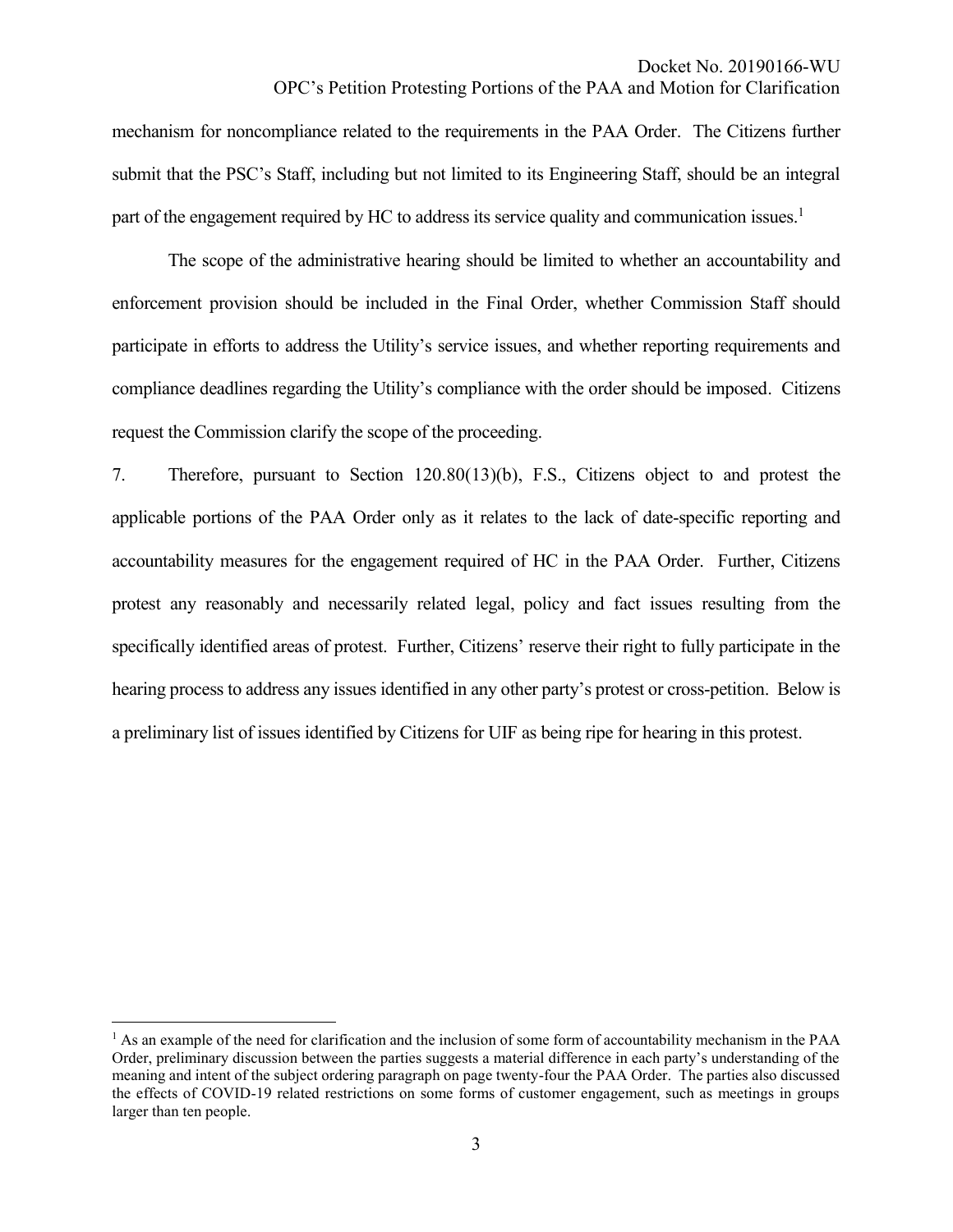### **Statement of Disputed Facts and Issues**

### **Legal and Policy Issues:**

 $\overline{a}$ 

Issue 1. Should the Commission include in its Order accountability, enforcement, and deadline date provisions when it issues an order which requires a party to take certain action?

## Statement of the Ultimate Facts Alleged

The ultimate facts from each of the issues discussed above will vary depending upon the testimony and discovery brought forth in this hearing; however, effective, date-certain reporting provisions should be the result, and there should be monetary consequences for the failure to comply with the Commission's order.

Section 367.011(2), F.S., grants the Commission jurisdiction over water utilities regarding service and rates. Pursuant to Sections 367.081, 367.0812 and 367.121, F.S., the Commission has the authority and duty to prescribe and fix just and reasonable rates and charges, and also has the authority to require reports from a utility. In the broadest terms, the Citizens' ultimate factual allegation is that the PAA Order contains a requirement for HC to take certain action, yet contains no provisions for ensuring or confirming compliance. As such, the order may not adequately incentivize HC to comply with the requirement to "engage with customers" and render satisfactory customer service.<sup>2</sup> In other words, there is a risk of noncompliance with the order as phrased, and there is a lack of language in the order to enforce its requirements and ensure the customers actually receive the remedy ordered by the Commission. 3

<sup>2</sup> Further evidence of the need for clarification and Staff involvement in the order for engagement is that OPC has observed that post-Agenda docket correspondence indicates there is a risk of a chilling effect on customers' ability to seek assistance from their local officials where a utility alone attempts to instruct a local official in his behavior. Florida statutes do not grant any utility authority over whether and how a County Commissioner exercises his constitutional right to communicate with the regulatory body which oversees utilities.

<sup>&</sup>lt;sup>3</sup> Citizens seek to avoid the prospect of customers receiving relief tantamount to an empty remedy due to the lack of an accountability provision in the ordering paragraph regarding engagement by HC. *Cf., Haga v. Clay Hyder Trucking*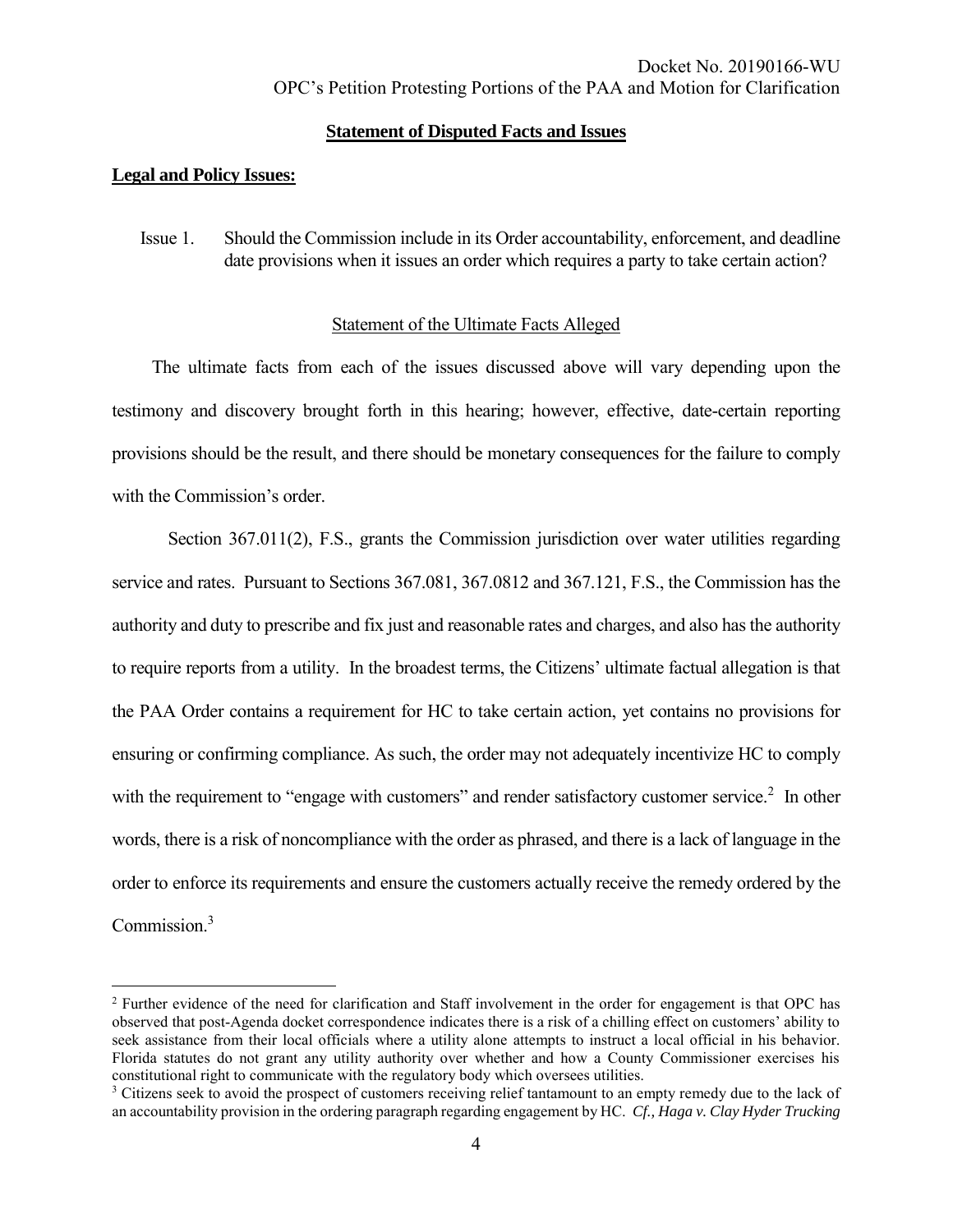OPC's Petition Protesting Portions of the PAA and Motion for Clarification

The disputed issues of law and policy delineated in and by Citizens' protest should be interpreted broadly in order to effectuate full discovery on the disputed issues, thereby allowing the parties to adequately determine the scope of the issues for consideration and determination. Citizens' protest encompasses any additional issues logically arising from the specifically identified areas, including related issues that may arise during the process of discovery issued in this case. Further, Citizens reserve the right to fully participate in the hearing process, take positions and file testimony on any additional issues raised by any other party's protest or cross-petition, and resolve any issues which come to light during the pendency of this docket.

Citizens are entitled to a *de novo* proceeding on the disputed issues of material fact raised in any protest of the PAA Order. Citizens maintain that HC has the burden of proof in all aspects of the requested evidentiary hearing pursuant to Section 120.57(1), F.S., and if the burden of proof is not satisfied, the disputed issues of material fact must be resolved in favor of the Utility's ratepayers.

By Order No. PSC-2020-0168-PAA-WS, protests of the PAA Order shall be filed with the Office of Commission Clerk no later than the close of business on June 12, 2020. This Petition has, therefore, been timely filed.

Sections 367.081 and 367.121, F.S., are the specific statutes that require modification of the PAA Order.

 $\overline{a}$ 

Lines, 397 So. 2d 428, 432 (Fla. 1<sup>st</sup> DCA 1981)(reversing and remanding with instructions an order which granted a party an inappropriate form of relief which may not result in the court's intended effect).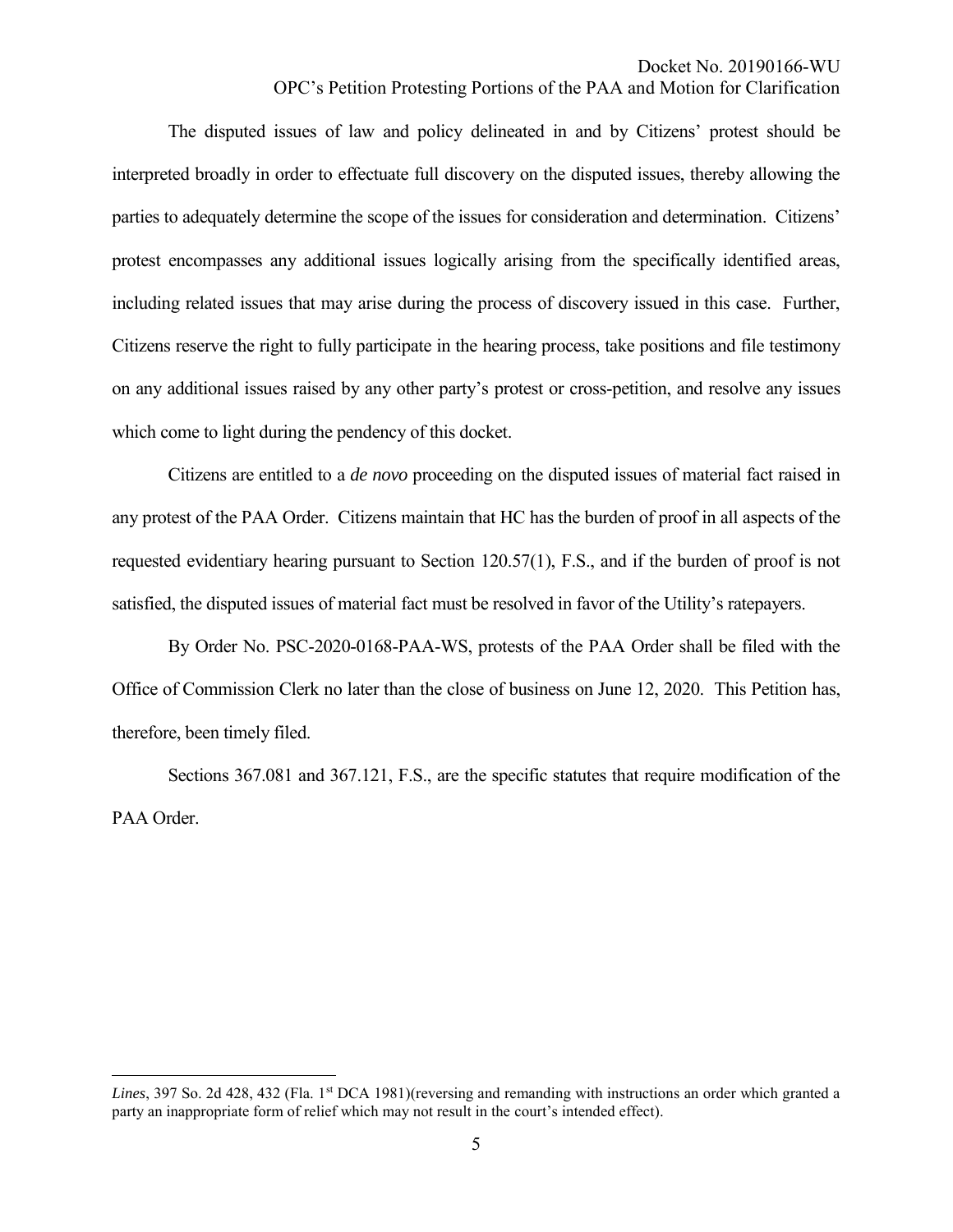OPC's Petition Protesting Portions of the PAA and Motion for Clarification

Citizens request that the Commission take the following actions with respect to this limited protest to the PAA Order and Motion for Clarification:

a) Include accountability and enforcement provisions in its Final Order regarding the Utility's compliance with the provisions relating to engagement to address service quality and communication issues.

b) Include Commission Staff as a participant in efforts to address the Utility's service issues.

c) Include reporting requirements and deadlines regarding the Utility's compliance with the order to address quality and communication issues. Order HC to file an initial status report within 90 days of the date the Final Order is issued in this docket related to its efforts to engage with customers, Commission Staff and OPC to address the service quality and communication issues.

d) Establish a hearing schedule to resolve the disputed issues described above, including any additional issues raised by a party's protest or cross-protest and on any issues which come to light during the pendency of this docket.

Citizens have contacted the parties to this proceeding. HC Waterworks, Inc. informed the undersigned it does not object to some clarification of the order concerning engagement with its customers and the Office of Public Counsel, and is open to working with Citizens to propose terms regarding clarification.

WHEREFORE, the Citizens hereby submit their limited protest and objection to Commission Order No. PSC-2020-0168-PAA-WS and their Motion for Clarification, as provided above, and respectfully petition the Commission to conduct a formal evidentiary hearing under the provisions of

6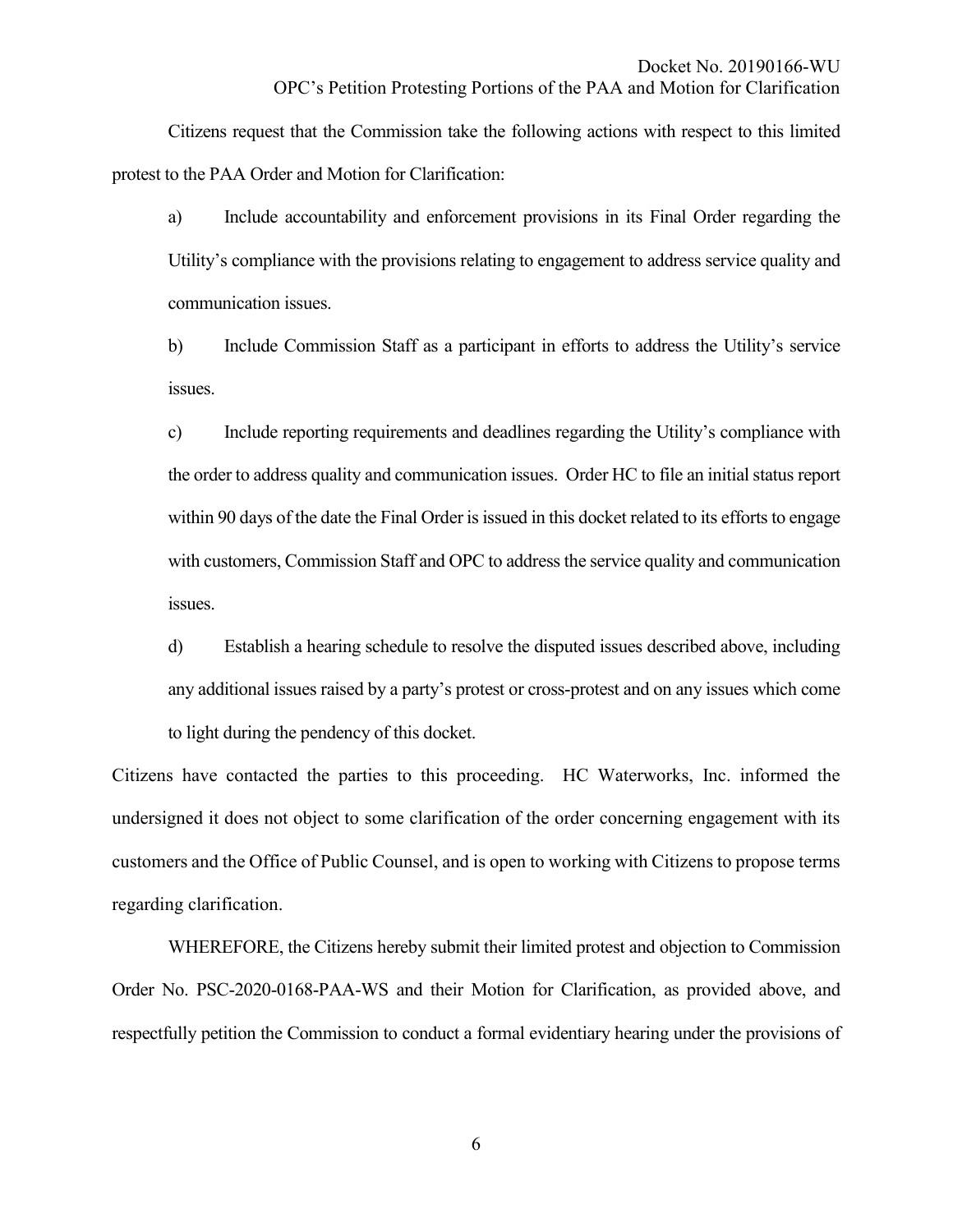Section 120.57, F.S., at a convenient time within or as close as practical to the Utility's certificated service area. Further, Citizens request clarification of the PAA Order.

Respectfully Submitted,

J.R. Kelly Public Counsel

*/s/ Stephanie A. Morse* Stephanie A. Morse Associate Public Counsel Florida Bar No. 0068713

Office of the Public Counsel c/o The Florida Legislature 111 West Madison Street, Rm. 812 Tallahassee, Florida 32399-1400

Attorneys for the Citizens of the State of Florida